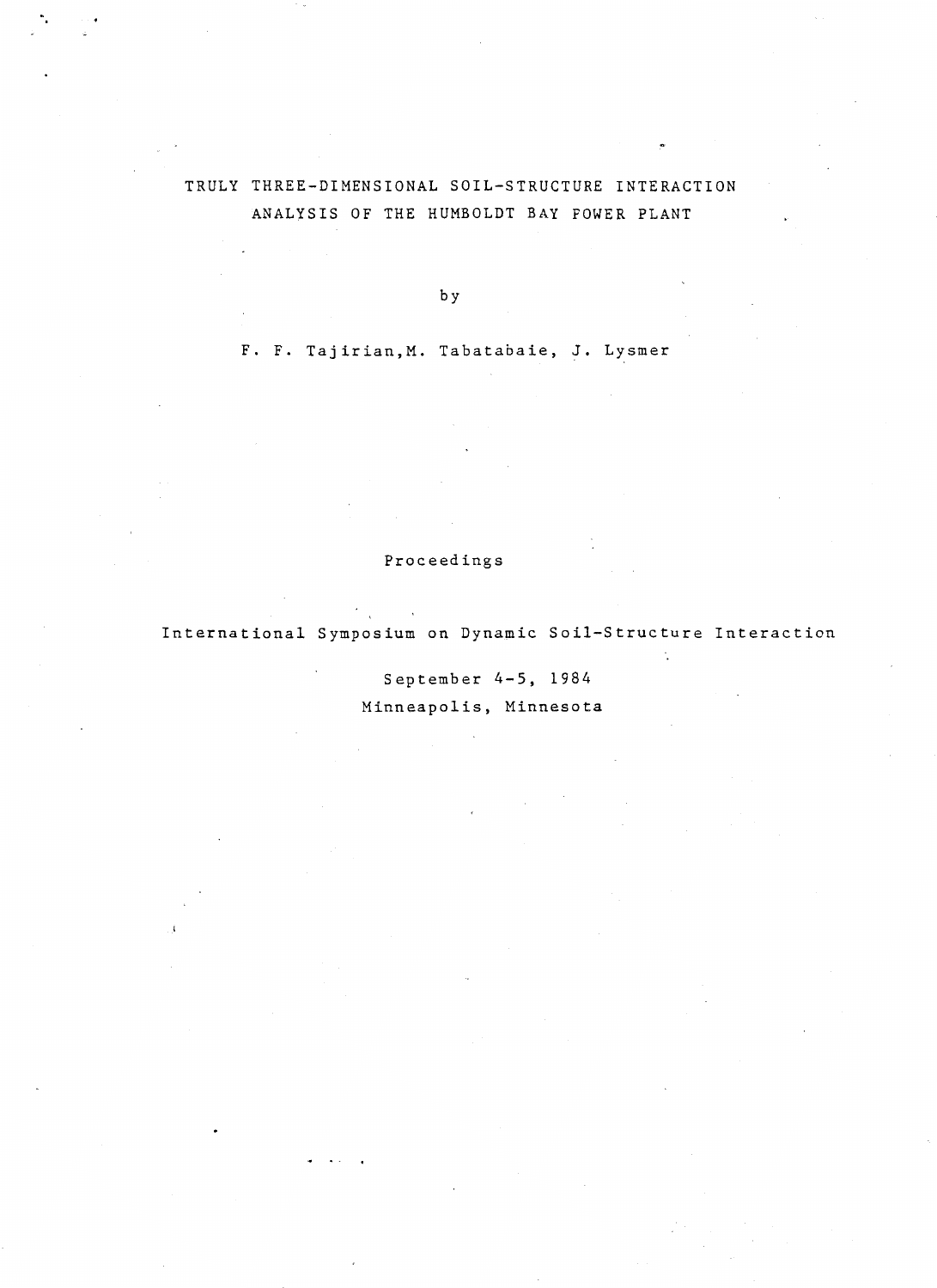Truly three-dimensional soil-structure-interaction analysis of the Humboldt Bay Power Plant

F. F. Tajirian Bechtel Group, Inc., San Francisco, California, USA

M. Tabatabaie Harding and Lawson Associates, Novato, California, USA

J. Lysmer University of California, Berkeley, California, USA

ABSTRACT: Until recently, available procedures for three-dimensional soil-structureinteraction analyses have been restricted to structures supported on rigid foundations and founded on the surface of a halfspace. In this paper, the general purpose computer program for three-dimensional soil-structure-interaction analysis, known as SASSI is used to compute the structural response of the Humboldt Bay Nuclear Power Plant to the Ferndale earthquake of June 7, 1975. The computed motions are shown to be in good agreement with those recorded inside the plant. Additionally, the computed motions compare favorably with results obtained from a two-dimensional plane-strain finiteelement analysis. The effect of foundation rigidity on the response of deeply embedded plants is also addressed in this paper.

## 1 INTRODUCTION

In the past several years, soilstructure-interaction (SSI) analysis has played an important role in the design of nuclear power plants and will continue to play an important role in the design of future important structures. Although numerous methods have been proposed to perform these analyses, they have been limited to structures with special conditions. Procedures for threedimensional analysis have been restricted to buildings assumed to be supported on rigid foundations resting at grade on While finite-element methods have been used to compute the response of embedded structures, they have been limited to two-dimensional analyses, due to difficulties in modeling the complete soil-structure system within limited computer storage space.

In this paper, a new computer program for three-dimensional soil-structureinteraction analysis is examined. This program, known as SASSI, makes it possible to analyze three-dimensional embedded structures of arbitrary shapes.

To demonstrate the versatility of SASSI and its applicability to practical seismic problems, results are presented of a truly three-dimensional soilstructure-interaction analysis of the knowledge of the motions recorded at the ground surface in the free-field, computa tiona are made to determine the response likely to develop in the building. The computed responses are compared with motfons recorded inside the plant during the same earthquake.

To check the validity of widely used two-dimensional plane-strain analyses in predicting the response of deeply embedded structures, the SASSI results are compared with previously published results (Valera, et al., 1977) computed using the 2-D computer program FLUSH.

Finally, the effects of foundation rigidity on the overall response of the building is investigated by repeating the SASSI analysis, but forcing the plant foundation to behave as a rigid body. The results are compared with those described above.

#### 2 METHODOLOGY

The computer program SASSI (Lysmer, et al., 1981) was used to perform the 3-D analysis. This program uses the flexible-volume method presented by (Tajirian 1981) and by (Tabatabaie 1982). This method is a general substructuring procedure which uses the finite-element method. It is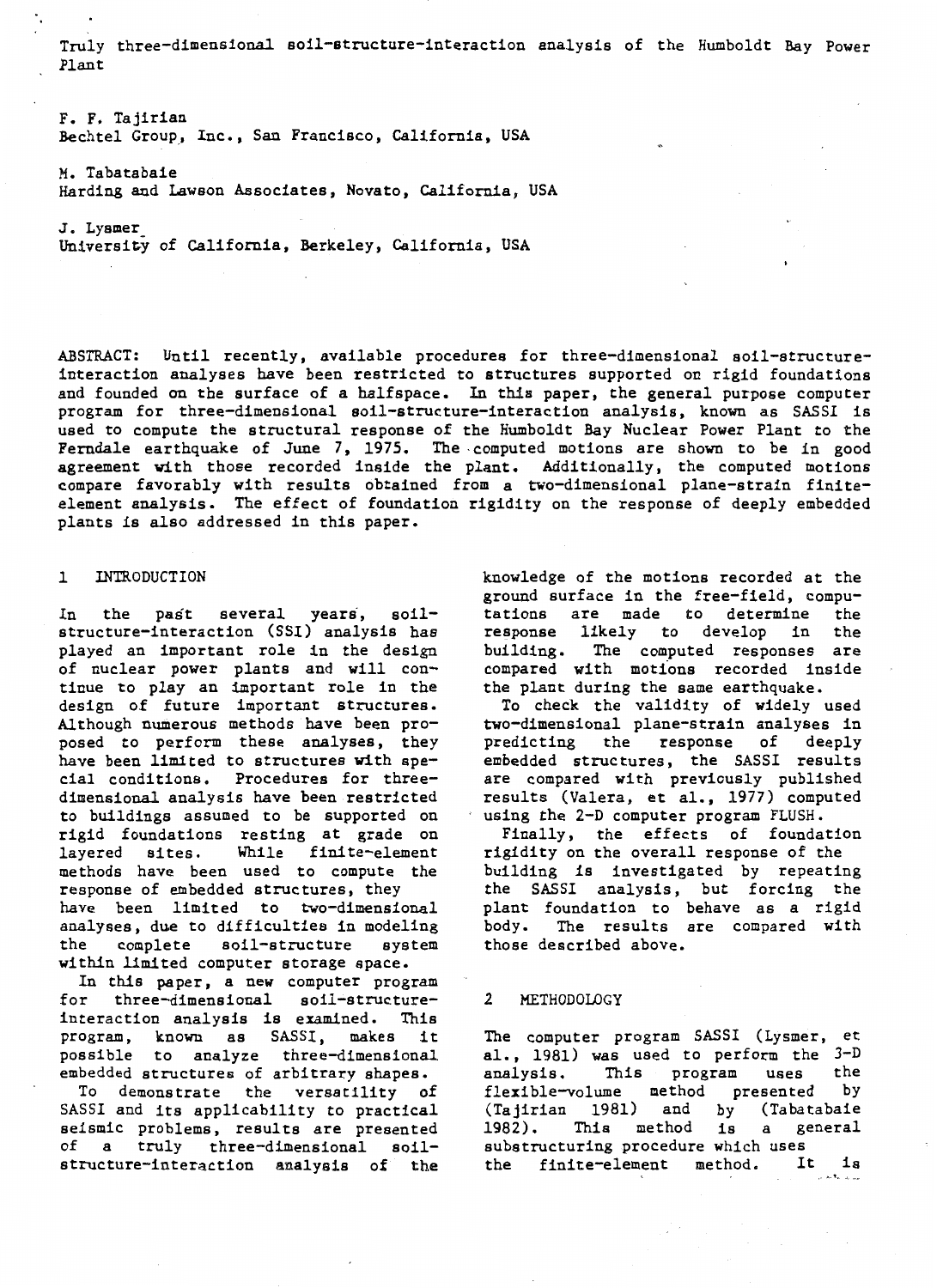substructuring techniques since the solution steps required are simplified. This is due to the manner in which the soil and the structure are partitioned. In this partitioning, the complete soilstructure system, shown in Figure 1, is divided into two substructures; the foundation and the structure. The mass and stiffness of the structure is reduced by the corresponding properties of the volume o; soil excavated, but it is retained within the halfspace. Furthermore, the interaction is assumed to occur over a volume, i.e., at all the nodes in the basement. Thus, the impedance problem is greatly simplified and is reduced to a series of axisymmetric solutions of the response of a layered site to point loads (Tajirian 1981). Furthermore, the scattering problem is eliminated.



EXCAVATED SOIL

Figure 1. Substructuring of interaction model

The system is solved in the frequency domain using the complex response<br>method. An efficient interpolation method. An efficient interpolation scheme on the complex response functions has been developed for the SASSI program (Tajirian 1981). This significantly reduces the computer time. Material damping is introduced by the use of complex material moduli. These lead to effective soil-damping ratios that are frequency independent and can vary from element to element according to the strains developed.

The site consists of viscoelastic layers on a rigid base or a semi-<br>infinite halfspace. Structure(s) are infinite halfspace. idealized by standard two- or threedimensional finite elements. Primary nonlinear effects in the free field and secondary nonlinear effects in a limited region near the strucutre can be considered by "The Equivalent Linear Method" (Seed, et al., 1969).

The dynamic loading can be either a seismic environment consisting of an arbitrary 3-D superposition of inclined body waves and surface waves or external forces such as impact loads, wave and ice forces, or loads from rotating<br>machinery acting directly on the machinery acting directly on the<br>structure. Transient input time-Transient input time-<br>handled by the Fast histories are handled Fourier Transform technique. .

*'\A---* -~-W--·

Within the above limitations and that<br>i available computer capacity, the of available computer capacity, system can handle embedded structures<br>with flexible basements, structurebasements, structure interaction and the effects of torsional ground motions. Recently,<br>special pile elements described by special pile elements described (Ostandan 1983) and methods to make the program more efficient as described by (Vahdani 1983) were incorporated in the SASSI program.

#### 3 THE HUMBOLDT BAY POWER PLANT

A general view of the plant showing the various structures is shown in Figure 2. The facility consists of two fossil fuel units (1 and 2), one nuclear unit (3), and various other structures. The<br>nuclear unit is housed inside the nuclear unit is housed inside Refueling Building, which is 30m long, 13m wide, and 10.5m high. It is supported on a massive concrete caisson embedded to a depth of 26. 5m below the ground surface. This caisson consists of two major structural portions (see Figure 3): a cylindrical portion which is 18m in diameter, and a rectangular portion which is 12 x 23m. ·

From previous studies by (Valera, et al., 1977) it was found that the effect 'of adjacent structures on the unit 3 response was minor and could therefore be neglected. Thus, in this study, the response of unit 3 alone is examined.

#### 3.1 Site conditions and seismic criteria

The soil around the refueling building consists of 7. 6m of medium-to-stiff clay; underlain successively by about 9m of medium-dense-to-dense sand, 3m of very stiff clay and then a deep bed of dense sand containing some clay lenses extending to a depth of 122m.

The control motion used was the transverse component of the free-field motion recorded at the ground surface (elevation +3. 7m). The response spectrum for this motion, which has a maximum acceleration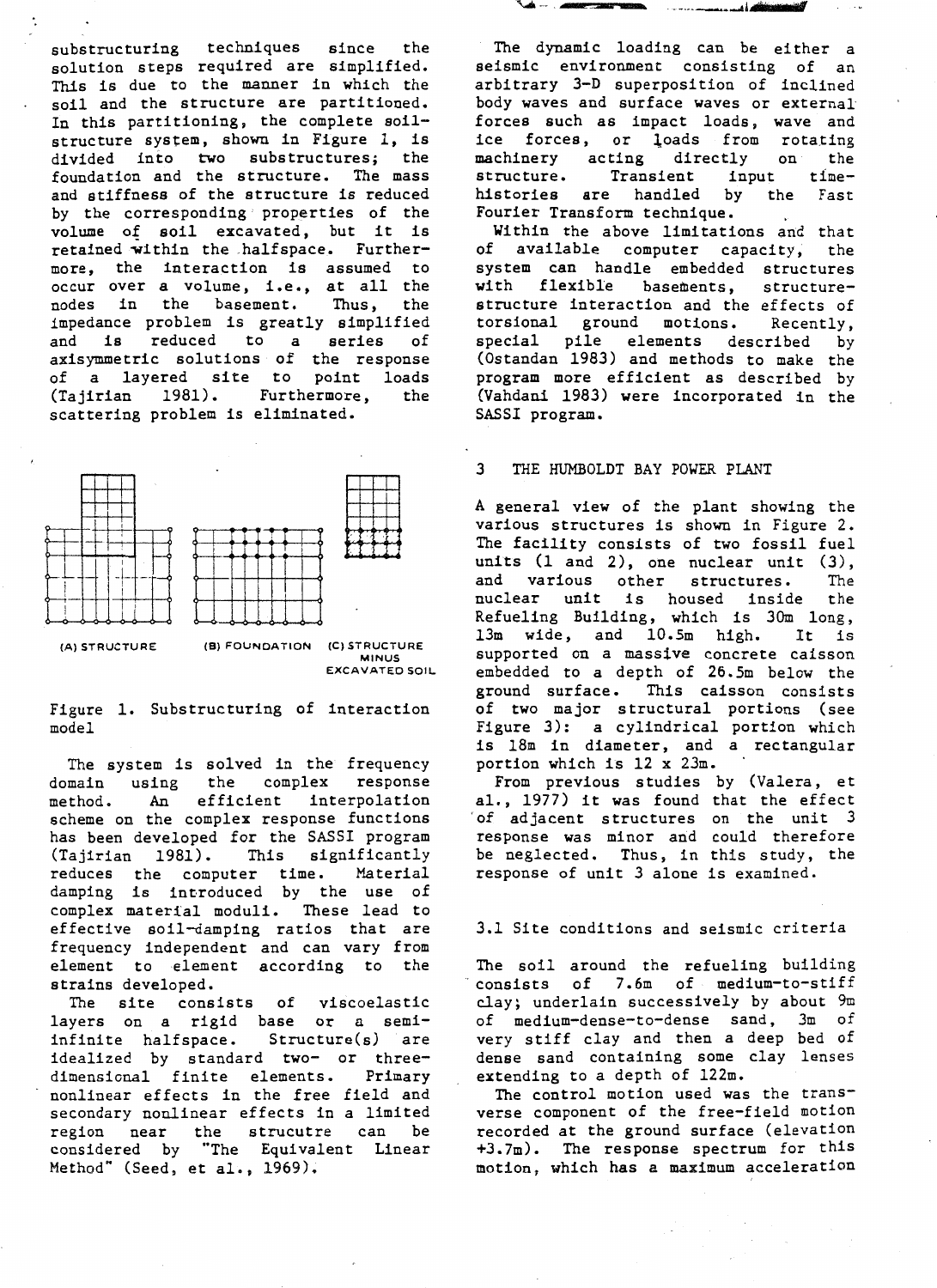

Figure 2. General view of Humboldt Power Plant



Figure 3. General view of refueling building



Figure 4. Response spectrum of free

3.2 One-dimensional soil-column study

A one-dimensional column study using the computer program SHAKE (Schnabel, et al., 1972) was performed. The control motion described above was specified at the ground surface, and strain compatible soil properties for the profile were computed to account for primary non-linear effects. The resulting soil shear-wave velocities, damping valves, and maximum accelerations are shown in Figure 5. These iterated properties were used in the SASSI SSI analysis.



Figure 5. Strain compatible properties from column study

## 3.3 SASSI model

The 3-D finite element model used in the SASSI analysis is shown in Figure 6. Since the structure and loading are symmetric relative to the one axis, only half the structure needs to be analyzed. The model consists of 384 solid elements and 486 nodes, of which 274 nodes are connected to the ground.



Three-dimensional Figure 6.

finite-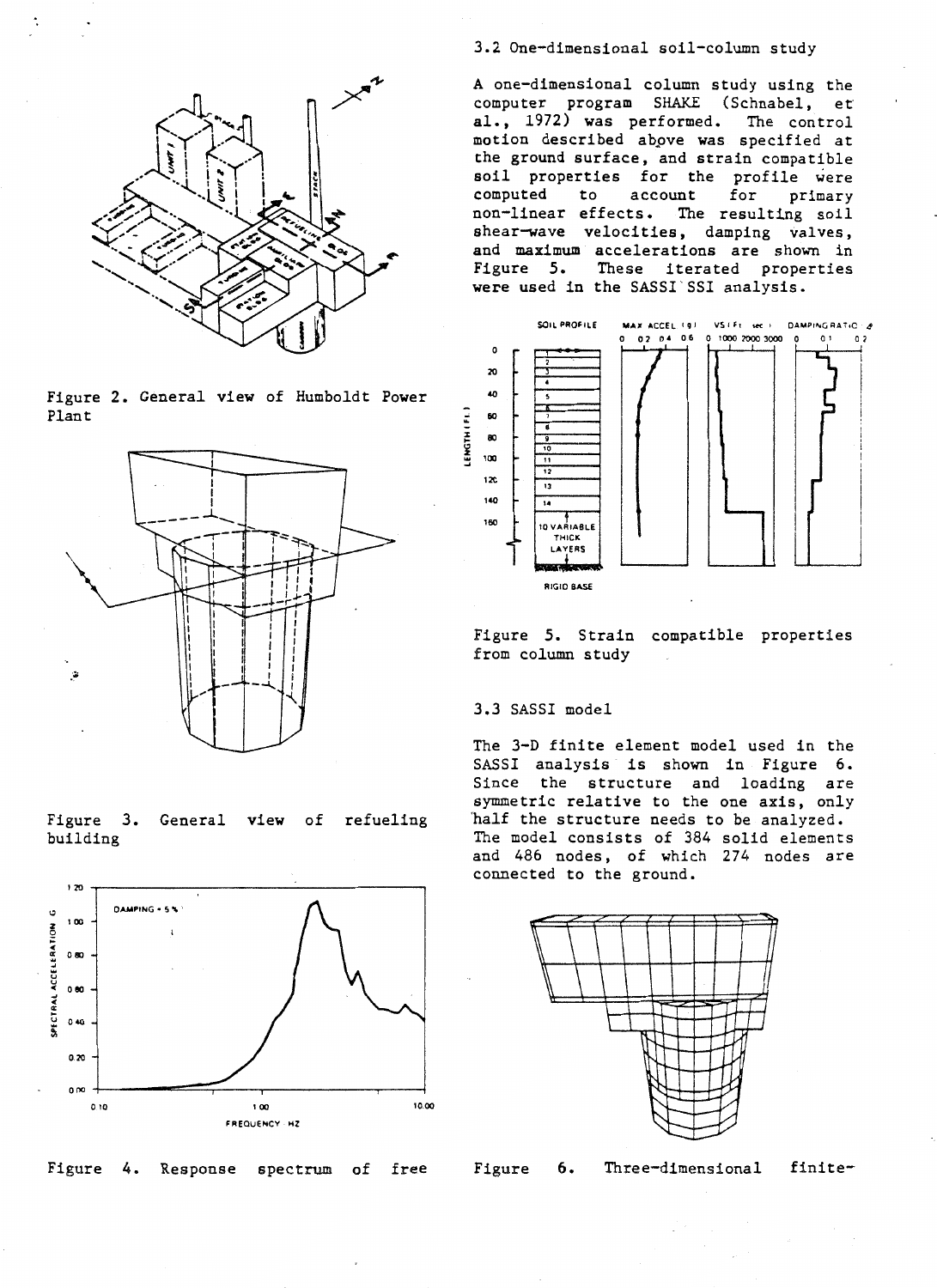# RESULTS OF ANALYSIS

The results of the 3-D SSI analysis (assuming vertically propagating shear waves) obtained from SASSI are compared with 2-D FLUSH results. The computed responses at the base of the caisson located 26m below the ground surface and, likewise, at the ground surface,<br>are compared with motions recorded at these locations during the earthquake.

Table 1 compares the maximum accelerations at the above locations. The SASSI peak accelerations come within 2% of the recorded peak at ground level and within 6% at the base of the caisson, while the FLUSH results are off by 9% and 26%, respectively.

Comparison of recorded and Table 1. computed maximum accelerations

|                  | Refueling<br>B1dg.(g) | Base of<br>Catsson(g) |
|------------------|-----------------------|-----------------------|
| Recorded motions | .251                  | .143                  |
| SASSI results    | .256                  | .135                  |
| FLUSH results    | .228                  | .106                  |

Comparisons of response spectra are shown in Figures 7 and 8. The largest differences in spectral accelerations occur around 4.0 Hz at the ground level and between 4-7 Hz at the base of the caisson. These discrepancies can be attributed to many factors, such as uncertainties in the building and soil properties, the actual wave field, and the effects of adjacent structures.



Figure 7. Comparison of spectra in refueling building at grade  $(+3.7 \text{ m})$ 



Figure 8. Comparison of spectra in refueling building at base of caisson

The extent of SSI in this plant can be seen in Figure 9. The peak spectral acceleration inside the building is 38% lower than at a point with the same elevation in the free-field, and the maximum acceleraton is 28% lower. These reductions are typical for heavy and stiff structures embedded in soft sites.



Figure 9. Comparison of spectra refueling building and free field  $(+3.7 \text{ m})$ 

A comparison is also made in the response spectra at the top of the refueling building in Figure 10. Unfortunately, no motions were recorded at that level, thus the SASSI results could only be compared with the FLUSH results. As expected, the difference between the two results was greater than at points in the ground. The peaks computed in FLUSH were significantly lower. However, the frequency at which the peaks occurred This accurately predicted. were discrepancy occurs since it is difficult to duplicate the response characteristics an actual superstructure using a of South made m Rock which can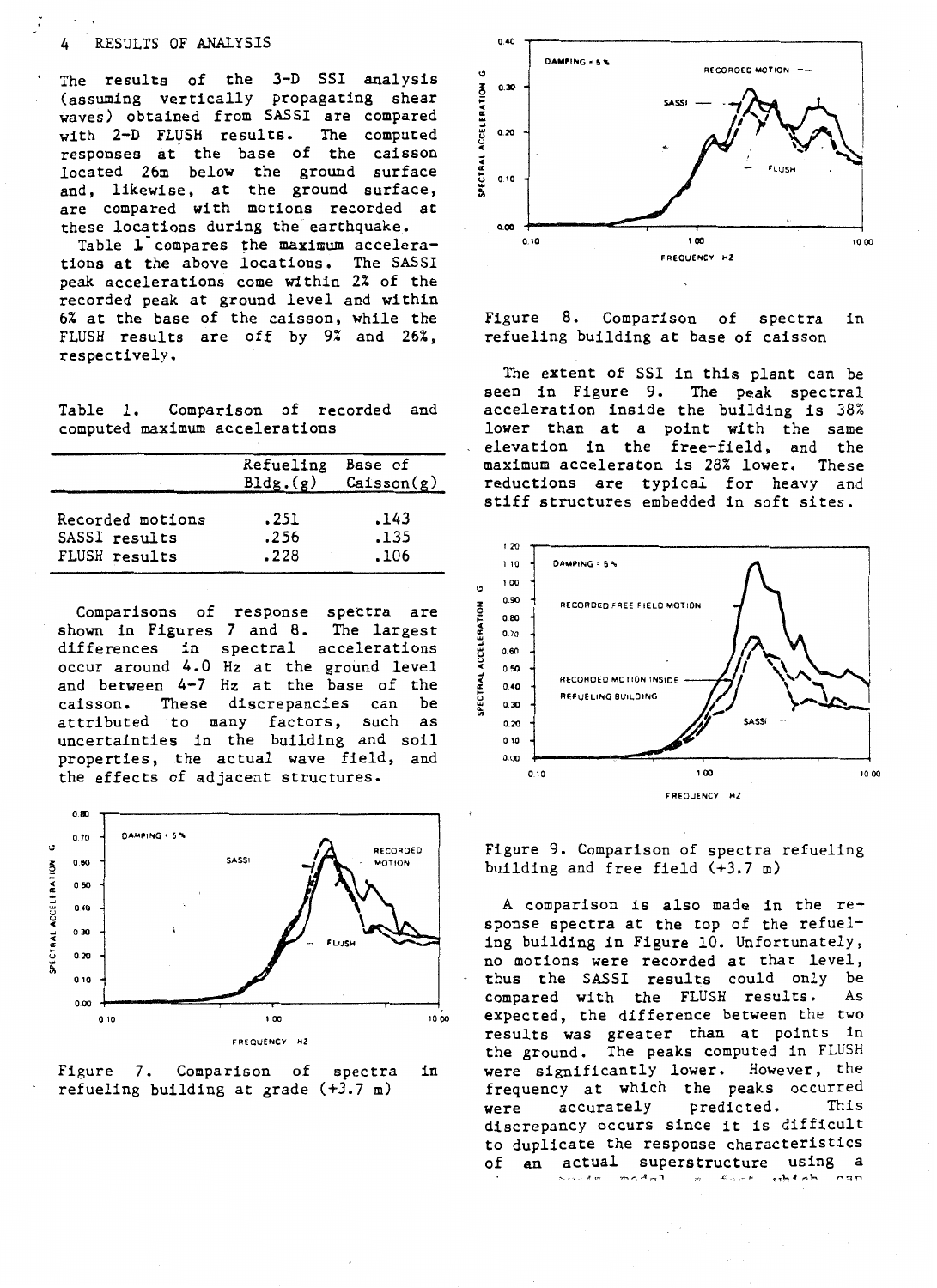lead to unconservative results, as was shown by (Luco, et al., 1974).

The closeness of results between the SASSI and FLUSH analyses indicates that for engineering purposes good results can be obtained for points in the ground from performing a 2-D analysis. Furthermore, studies (Maslenikov, et al., 1980) have shown that excellent agreement can be obtained with 3-D analysis at points in the superstructure when ground motions are obtained from  $a$  2-D investigation and are fed as base motions to a 3-D substructure model of the superstructure, as long as all the rigid components of<br>the motion, including rocking, are including rocking, are<br>ne input. This signifiincluded in the input. cantly reduces the cost and effort for performing the required analyses.



Figure 10. Comparison of spectra at top of refueling building

## 4.1 Results of analysis for a rigid caisson

Many 3-D soil-structure interaction techniques have to assume that the foundation is infinitely rigid. To investigate the effect of this assumption on the response of structures similar to the Humboldt Bay Power Plant,. the SASSI analysis was repeated but with elements representing the foundation adjusted to be much<br>stiffer. In this manner, the caisson In this manner, the caisson was forced to behave as a rigid body.

A comparison of results between the rigid case and the flexible case is shown in Figures 11, 12, and 13. As can be seen, both the maximum accelerations and the response spectra for the two cases are almost equivalent. This indicates that accounting for the effects of foun-<br>dation flexibility of massive stiff dation flexibility of structures may not be important. However, for many types of foundations, such as large mats, these effects can be



Figure 11. Comparison of maximum SASSI computed lateral accelerations in the caisson



Figure 12. Comparison of spectra of refueling building at grade (+3.7 m)



Figure 13. Comparison of spectra in refueling building at base of caisson

#### *5* SUMMARY AND CONCLUSIONS

The computer program SASSI was used to perform a 3-D soil-structure interaction analysis of the Humboldt Bay Nuclear Power Plant. Based on a knowledge of the motions developed at the ground surface in the free-field, computations were